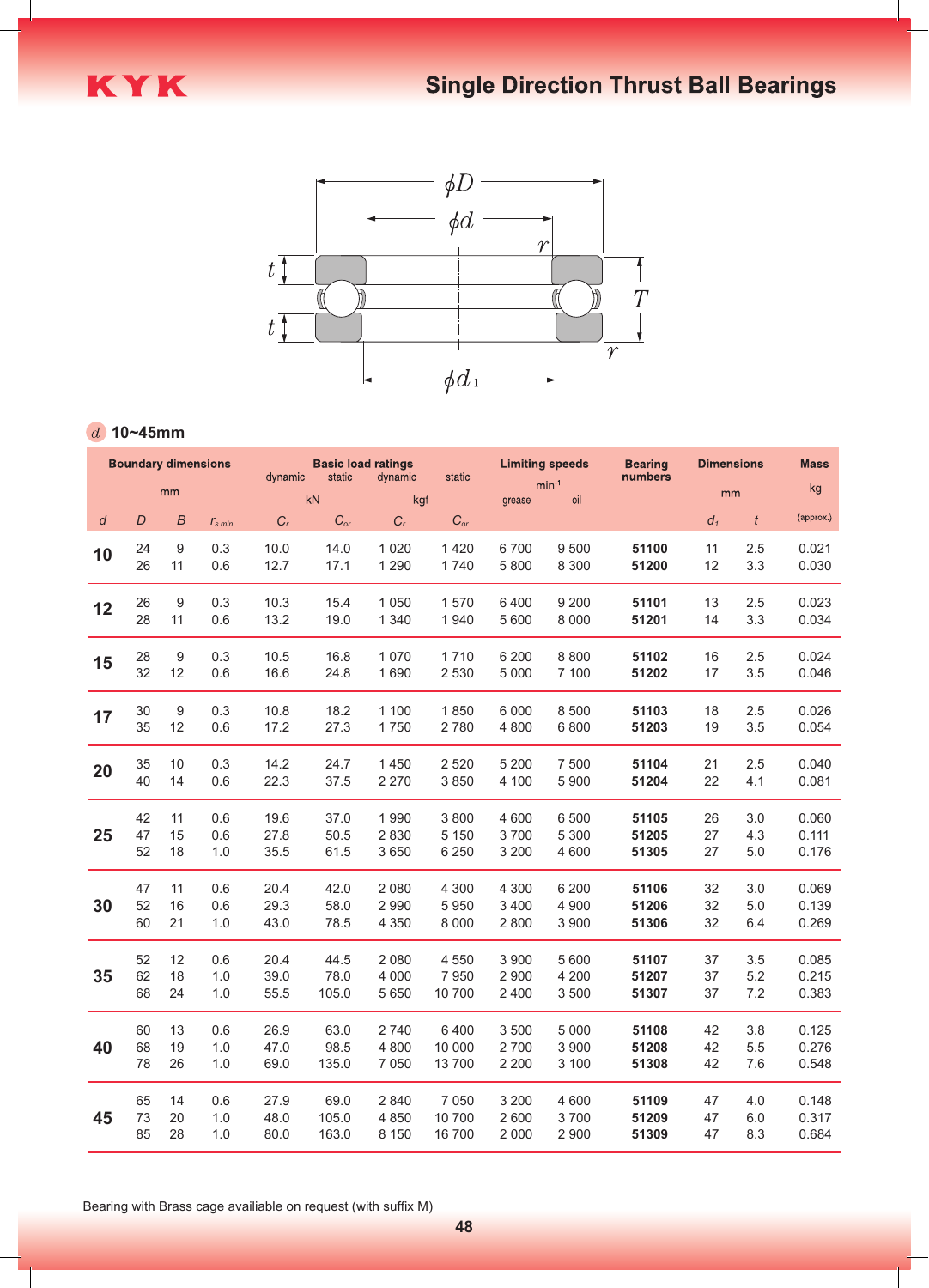

## **50~90mm**

| mm<br>kN<br>kgf<br>oil<br>grease<br>$\boldsymbol{B}$<br>$C_{or}$<br>$C_r$<br>$C_{or}$<br>$C_r$<br>$r_{s,min}$<br>2 9 3 0<br>7700<br>4 500<br>14<br>0.6<br>28.8<br>3 100<br>75.5<br>22<br>48.5<br>4 9 5 0<br>2 4 0 0<br>3 4 0 0<br>1.0<br>111.0<br>11 400 | kg<br>mm<br>(approx.)<br>$d_1$        |
|----------------------------------------------------------------------------------------------------------------------------------------------------------------------------------------------------------------------------------------------------------|---------------------------------------|
|                                                                                                                                                                                                                                                          |                                       |
|                                                                                                                                                                                                                                                          |                                       |
|                                                                                                                                                                                                                                                          | 52<br>0.161<br>51110<br>4.0           |
|                                                                                                                                                                                                                                                          | 52<br>7.0<br>0.378<br>51210           |
| 9850<br>31<br>202.0<br>20 600<br>1800<br>2 600<br>1.1<br>96.5                                                                                                                                                                                            | 52<br>9.2<br>0.951<br>51310           |
| 16<br>0.6<br>35.0<br>93.0<br>3 5 5 0<br>9 500<br>2 8 0 0<br>4 0 0 0                                                                                                                                                                                      | 0.226<br>51111<br>57<br>5.0           |
| 25<br>159.0<br>7 100<br>16 200<br>2 100<br>3 0 0 0<br>1.0<br>69.5                                                                                                                                                                                        | 7.5<br>0.608<br>51211<br>57           |
| 35<br>12 200<br>2 3 0 0<br>1.1<br>119.0<br>246.0<br>25 100<br>1 600                                                                                                                                                                                      | 57<br>10.2<br>1.290<br>51311          |
| 3700<br>17<br>113.0<br>4 200<br>11 500<br>2 600<br>1.0<br>41.5                                                                                                                                                                                           | 0.296<br>62<br>5.0<br>51112           |
| 26<br>18 200<br>2 8 0 0<br>1.0<br>73.5<br>179.0<br>7 500<br>2 0 0 0                                                                                                                                                                                      | 0.676<br>51212<br>62<br>8.0           |
| 35<br>12 600<br>27 200<br>2 3 0 0<br>1.1<br>123.0<br>267.0<br>1 600                                                                                                                                                                                      | 62<br>10.2<br>1.370<br>51312          |
| 3 5 0 0<br>18<br>117.0<br>4 2 5 0<br>12 000<br>2 4 0 0<br>1.0<br>41.5                                                                                                                                                                                    | 0.338<br>51113<br>67<br>5.5           |
| 27<br>1.0<br>75.0<br>189.0<br>7650<br>19 200<br>1 900<br>2700                                                                                                                                                                                            | 51213<br>67<br>8.4<br>0.767           |
| 36<br>128.0<br>287.0<br>13 000<br>29 300<br>1500<br>2 2 0 0<br>1.1                                                                                                                                                                                       | 10.7<br>1.510<br>51313<br>67          |
| 12 900<br>3 4 0 0<br>18<br>1.0<br>43.0<br>127.0<br>4 4 0 0<br>2 4 0 0                                                                                                                                                                                    | 0.356<br>51114<br>72<br>5.5           |
| 27<br>1.0<br>76.0<br>199.0<br>7750<br>20 200<br>1800<br>2 600                                                                                                                                                                                            | 72<br>8.4<br>0.793<br>51214           |
| 40<br>1.1<br>148.0<br>340.0<br>15 100<br>34 500<br>1400<br>2 0 0 0                                                                                                                                                                                       | 51314<br>72 12.0<br>2.010             |
| 19<br>4 5 5 0<br>13 900<br>3 2 0 0<br>1.0<br>44.5<br>136.0<br>2 2 0 0                                                                                                                                                                                    | 0.399<br>51115<br>77<br>6.0           |
| 27<br>77.5<br>2 600<br>1.0<br>209.0<br>7 9 0 0<br>21 300<br>1800                                                                                                                                                                                         | 77<br>0.874<br>51215<br>8.4           |
| 44<br>1.5<br>171.0<br>395.0<br>17400<br>40 500<br>1 3 0 0<br>1800                                                                                                                                                                                        | 77 13.4<br>2.610<br>51315             |
| 19<br>141.0<br>4 5 5 0<br>14 400<br>2 2 0 0<br>3 100<br>1.0<br>44.5                                                                                                                                                                                      | 0.422<br>51116<br>82<br>6.0           |
| 28<br>78.5<br>218.0<br>8 0 0 0<br>22 300<br>1700<br>2 4 0 0<br>1.0                                                                                                                                                                                       | 51216<br>82<br>8.9<br>0.916           |
| 1.5<br>176.0<br>425.0<br>18 000<br>43 000<br>1 200<br>1800<br>44                                                                                                                                                                                         | 2.720<br>51316<br>82<br>13.4          |
| 19<br>1.0<br>46.0<br>150.0<br>4 700<br>15 300<br>2 100<br>3 0 0 0                                                                                                                                                                                        | 51117<br>87<br>6.0<br>0.444           |
| 2 2 0 0<br>31<br>1.0<br>95.5<br>264.0<br>9700<br>26 900<br>1 600                                                                                                                                                                                         | 51217<br>88<br>9.8<br>1.250           |
| 49<br>1.5<br>201.0<br>490.0<br>20 500<br>50 000<br>1 600<br>1 1 0 0                                                                                                                                                                                      | 3.520<br>15.0<br>51317<br>88          |
| 22<br>2700<br>1.0<br>59.5<br>190.0<br>6 100<br>19 400<br>1900                                                                                                                                                                                            | 0.687<br>51118<br>92<br>7.0           |
| 35<br>11 900<br>1400<br>2 000<br>1.1<br>117.0<br>325.0<br>33 000                                                                                                                                                                                         | 93<br>11.2<br>1.700<br>51218          |
| 1.5<br>198.0<br>490.0<br>20 200<br>50<br>50 000<br>1 100                                                                                                                                                                                                 | 93<br>15.5<br>3.740<br>1 600<br>51318 |

Bearing with Brass cage availiable on request (with suffix M)